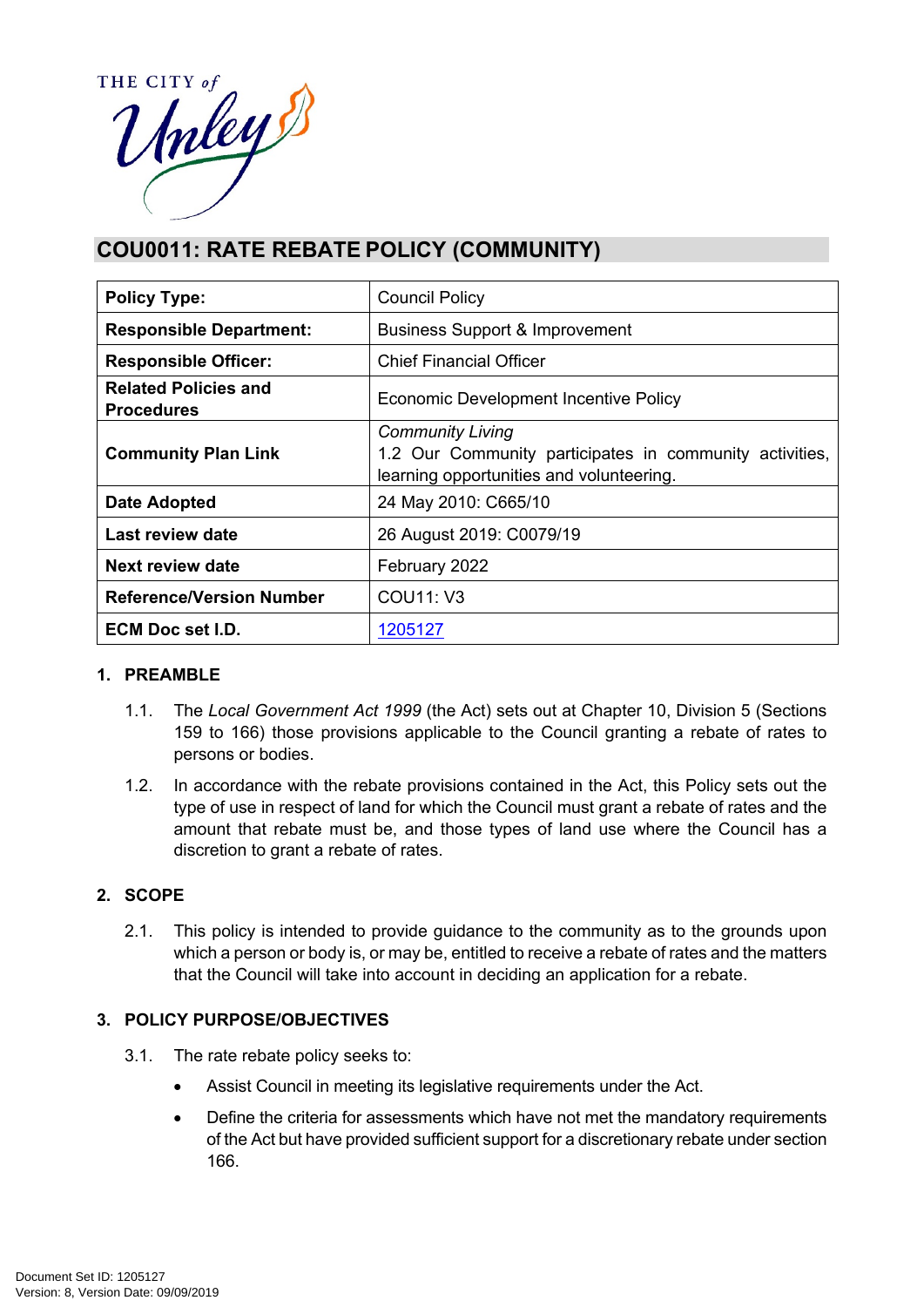- Streamline the decision-making process for discretionary rebate determinations and provide a consistent framework under which to apply determinations.
- Provide transparency in regard to the discretionary rebates granted by Council, and provide for a regular review process to be undertaken in terms of the financial support provided by Council.
- 3.2. In developing this policy Council has given consideration to the five principles previously identified by the local government industry in applying the imposition of rates on communities.
- 3.3. These principles are:
	- *Equity* rating responsibility should be distributed in an equitable manner across and within our communities:
	- *Benefit* ratepayers should receive some benefits from paying tax, but not necessarily to the extent of the tax paid;
	- *Ability-to-pay*  in raising rates the ability of the taxpayer to pay the rates must be taken into account;
	- *Efficiency* Council's rates are currently designed to be neutral in its effect on ratepayers and therefore it is considered efficient unless it changes ratepayer behaviour;
	- *Simplicity* the application of rates should be understandable, hard to avoid and easy to collect.
- 3.4. To some extent these principles are in conflict with each other. As such Council aims to balance the application of the principles, the policy objectives of rating, the need to raise revenue and the effects of rates on the community.
- 3.5. Further, in achieving equity across the community, this policy has an overriding principle that all ratepayers should contribute an amount to basic service provision.
- 3.6. Council is mindful that where a rebate is applied to a property or that property is exempt from paying council rates, those rates foregone must be contributed by the rest of the community. The principles of equity dictate that Council remains diligent in only awarding rebates and exemptions where they are warranted.

# **4. DEFINITIONS**

- 4.1. **CEO** is the Chief Executive Officer of the Corporation of the City of Unley, as appointed by Council.
- 4.2. **Council (with a capitalised C)** is the elected decision making body for the City of Unley.
- 4.3. **council (with a non-capitalised c)** refers to the City of Unley as the organisation.
- 4.4. **Discretionary Rebate** is a rebate which has been applied under section 166 of the Act.
- 4.5. **Rebates** can be categorised as strategic development, land uses providing a benefit or service to the local community and rate relief. Under legislation, these include:
	- (a) where it is desirable for the purpose of securing the proper development of the area (or a part of the area);
	- (b) where it is desirable for the purpose of assisting or supporting a business in its area;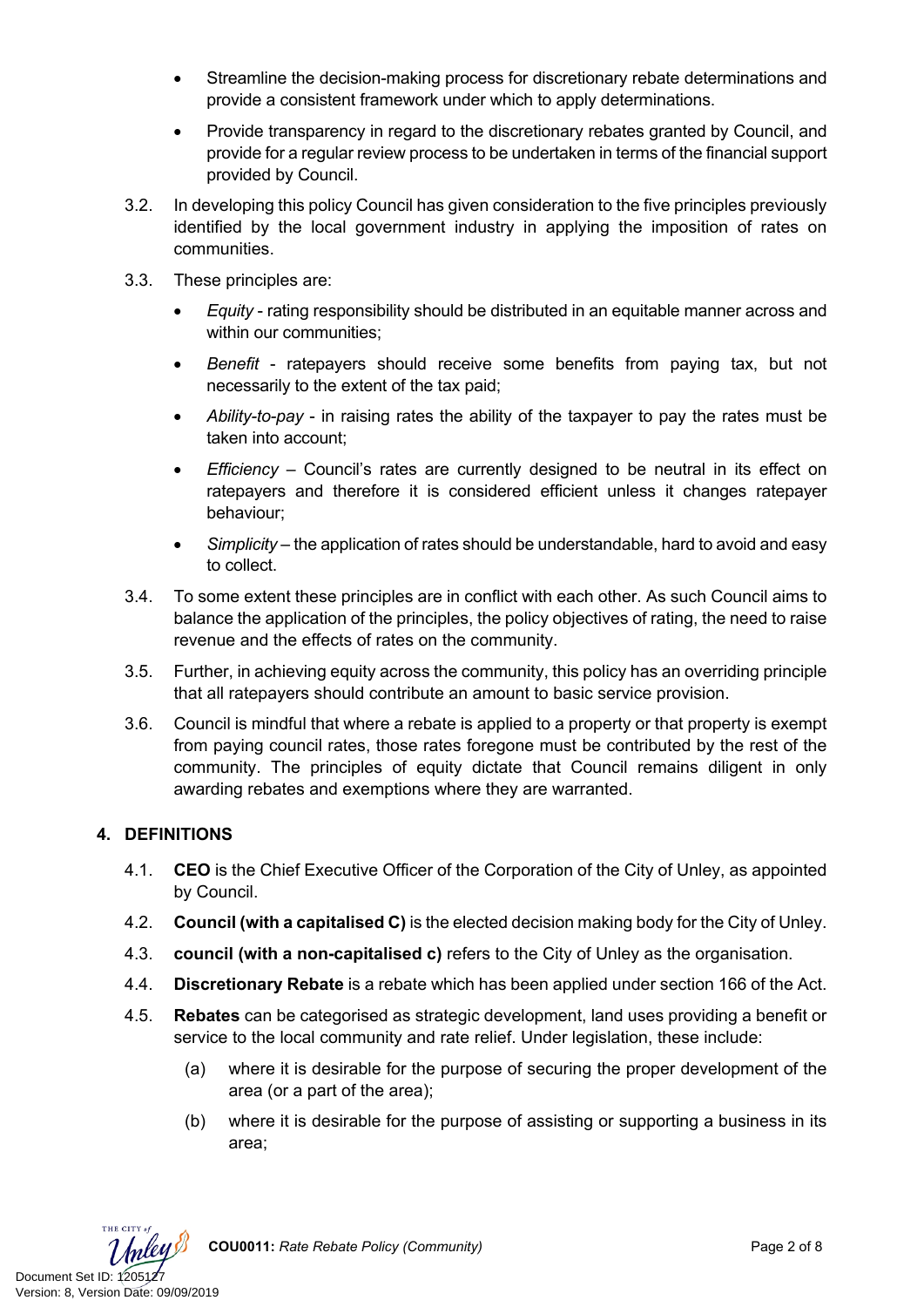- (c) where it will be conducive to the preservation of buildings or places of historic significance;
- (d) where the land is being used for educational purposes;
- (e) where the land is being used for agricultural, horticultural or floricultural exhibitions;
- (f) where the land is being used for a hospital or health centre;
- (g) where the land is being used to provide facilities or services for children or young persons;
- (h) where the land is being used to provide accommodation for the aged or disabled;
- (i) where the land is being used for a residential aged care facility that is approved for Commonwealth funding under the *Aged Care Act 1997* (Commonwealth) or a day therapy centre;
- (j) where the land is being used by an organisation which, in the opinion of the Council, provides a benefit or service to the local community;
- (k) where the rebate relates to common property or land vested in a community corporation under the *Community Titles Act 1996* over which the public has a free and unrestricted right of access and enjoyment
- (l) where the rebate is considered by the Council to be appropriate to provide relief against what would otherwise amount to a substantial change in rates payable due to:
	- a redistribution of the rates' burden within the community arising from a change to the basis or structure of the council rates: or
	- a change to the basis on which land is valued for the purpose of rating, rapid changes in valuations, or anomalies in valuations.
- (m) where the rebate is considered by council to be appropriate to provide relief in order to avoid what would otherwise constitute:
	- a liability to pay a rate or charge that is inconsistent with the liabilities that were anticipated by the council in its annual business plan; or
	- a liability that is unfair or unreasonable;
- (n) where the rebate is to give effect to a review of a decision of the council under Chapter 13, Part 2 (Section 270 to 271 of the Act)
- (o) where the rebate is contemplated under another provision of the Act.
- 4.6. **Mandatory Rebate** is a Rebate that Council must grant in accordance with the Act.
	- 4.6.1. Mandatory Rebates of **100%** are for public cemeteries, the Royal Zoological Society as well as:
		- 4.6.1.1. **Health Services:** Land being predominantly used for service delivery or administration by a hospital or health centre incorporated under the *South Australia Health Commission Act 1976*;
		- 4.6.1.2. **Religious Purposes:** Land containing a church or other building used for public worship (and any grounds), or land solely used for religious purposes;
	- 4.6.2. Mandatory Rebates of **75%** are for either community services or educational purposes.

THE CITY at Document Set ID: 1205127<br>Version: 8, Version Date: 09/09/2019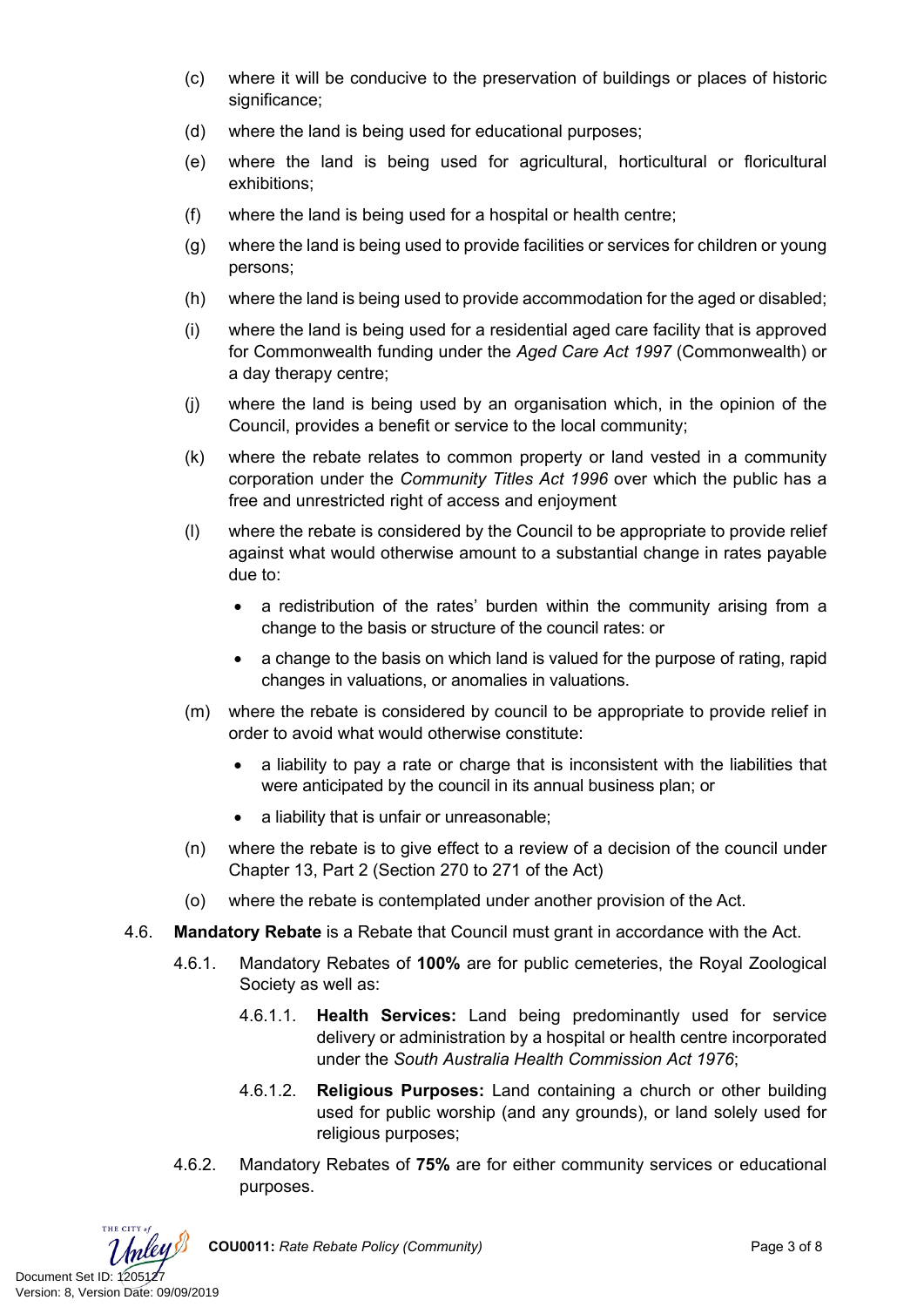- 4.6.2.1. **Community Services:** Section 161 of the Act provides that as well as meeting the definition of "community services organisation" as defined in the Act, eligibility for a rebate by a community services organisation is subject to it providing one or more of the following community services:
	- emergency accommodation
	- food or clothing for disadvantaged persons (i.e., persons who are disadvantaged by reason of poverty, illness, frailty, or mental, intellectual or physical disability)
	- supported accommodation (i.e., residential care facilities in receipt of Commonwealth funding or accommodation for persons with mental health, intellectual, physical or other difficulties who require support in order to live an independent life)
	- essential services, or employment support, for persons with mental health disabilities, or with intellectual or physical disabilities
	- legal services for disadvantages persons
	- drug or alcohol rehabilitations services, or
	- the conduct of research into, or the provision of community education about, diseases or illnesses, or the provision of palliative care to persons who suffer from diseases or illnesses.

Where a "community services organisation" is eligible for a mandatory rebate, the residential rate must be applied to the land to which the rebate relates in accordance with section 161 (2) of the Act. This is as a result of Council declaring differential rates according to land use and providing for a distinct residential rate.

- 4.6.2.2. **Educational Purposes:** Section 165 of the Act sets out that the following land will be rebated at 75 per cent (or, at the discretion of Council, at a higher rate):
	- Land occupied by a government school under a lease or licence and being used for educational purposes, or
	- Land occupied by a non-government school registered under the *Education and Early Childhood Services (Registration and Standards) Act 2011* and being used for educational purposes, or
	- Land being used by a University or University College to provide accommodation and other forms of support for students on a not for profit basis.
- 4.7. **Rating** is the process of raising revenue by way of levying rates and charges.
- 4.8. **Rebate** is the amount that a rate or charge may be reduced in accordance with Chapter 10, Division 5 of the Act.

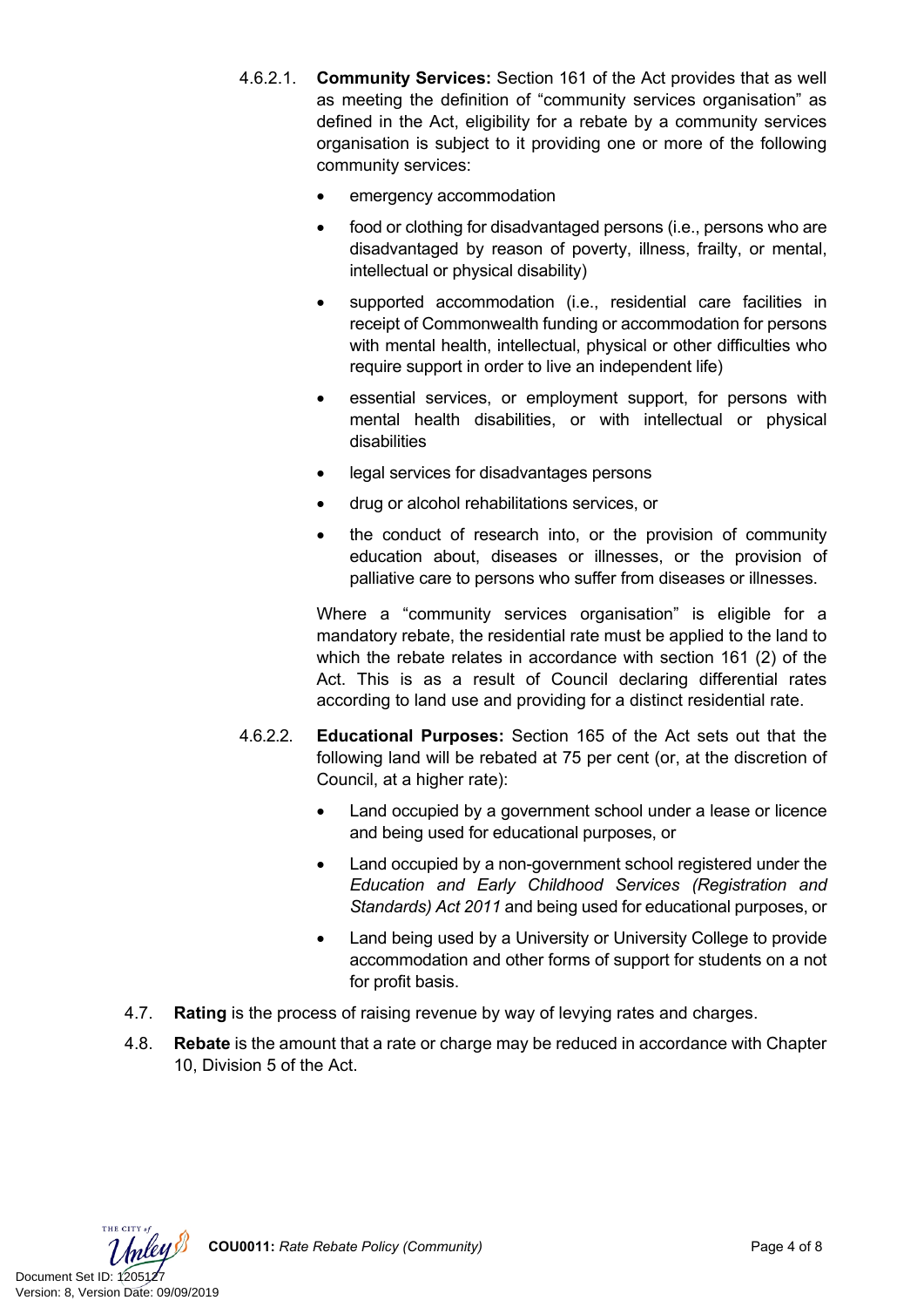### **5. ROLES AND RESPONSIBILITIES**

5.1. This policy is applicable to all staff and Council and Committee members in relation to the application of rebates by the City of Unley.

# **6. POLICY STATEMENT**

### 6.1. **MANDATORY REBATES**

- 6.1.1. The City of Unley will act in accordance with the Act in providing mandatory rebates as required by sections 160 – 165.
- 6.1.2. Where the Council is satisfied from its own records, or from other sources, that a person or body meets the necessary criteria for a mandatory rate rebate, the Council will grant the rebate accordingly.
- 6.1.3. Where the Council is not satisfied based upon the information in its possession or otherwise does not hold relevant information it will require the person or body to lodge an application form with such information as stipulated and any other information that the Council may reasonably require.
- 6.1.4. Applicants who satisfy the criteria for a mandatory rebate will be granted the rebate at any time provided the application is lodged prior to the 30 June of the rating year and provided the entitlement to the rebate existed at 1 July of the rating year.
- 6.1.5. Council will confirm the continuation of a person or body's eligibility for a mandatory rebate on a regular basis to ensure that rebates are only granted where they are warranted. This will require the relevant person or body to lodge an application form with such information as stipulated and any other information that the Council may reasonably require to confirm the continuation of eligibility.

# 6.2. **DISCRETIONARY REBATES**

- 6.2.1. Council may grant a discretionary rebate of rates up to and including 100% of the relevant rates or service charges under a number of cases and for a period not exceeding the timeframe as identified in section 166 of the Act. However, to ensure all ratepayers contribute an amount towards basic service provision, the maximum discretionary rebate will be 75%.
- 6.2.2. Under the same premise, although Council may, pursuant to the Act, increase a mandatory rebate by up to a further 25%, Council will not grant any additional discretionary rebate to ensure ratepayers contribute an amount towards basic service provision.
- 6.2.3. In deciding whether to grant a rebate for land uses, as detailed in section 166 (1a) of the Act, Council will take the following matters into account:
	- (a) the nature and extent of Council services provided in respect of the land for which the rebate is sought in comparison to similar services provided elsewhere in the Council's area;
	- (b) the community need that is being met by activities carried out on the land for which the rebate is sought; and



**COU0011:** *Rate Rebate Policy (Community)* Page 5 of 8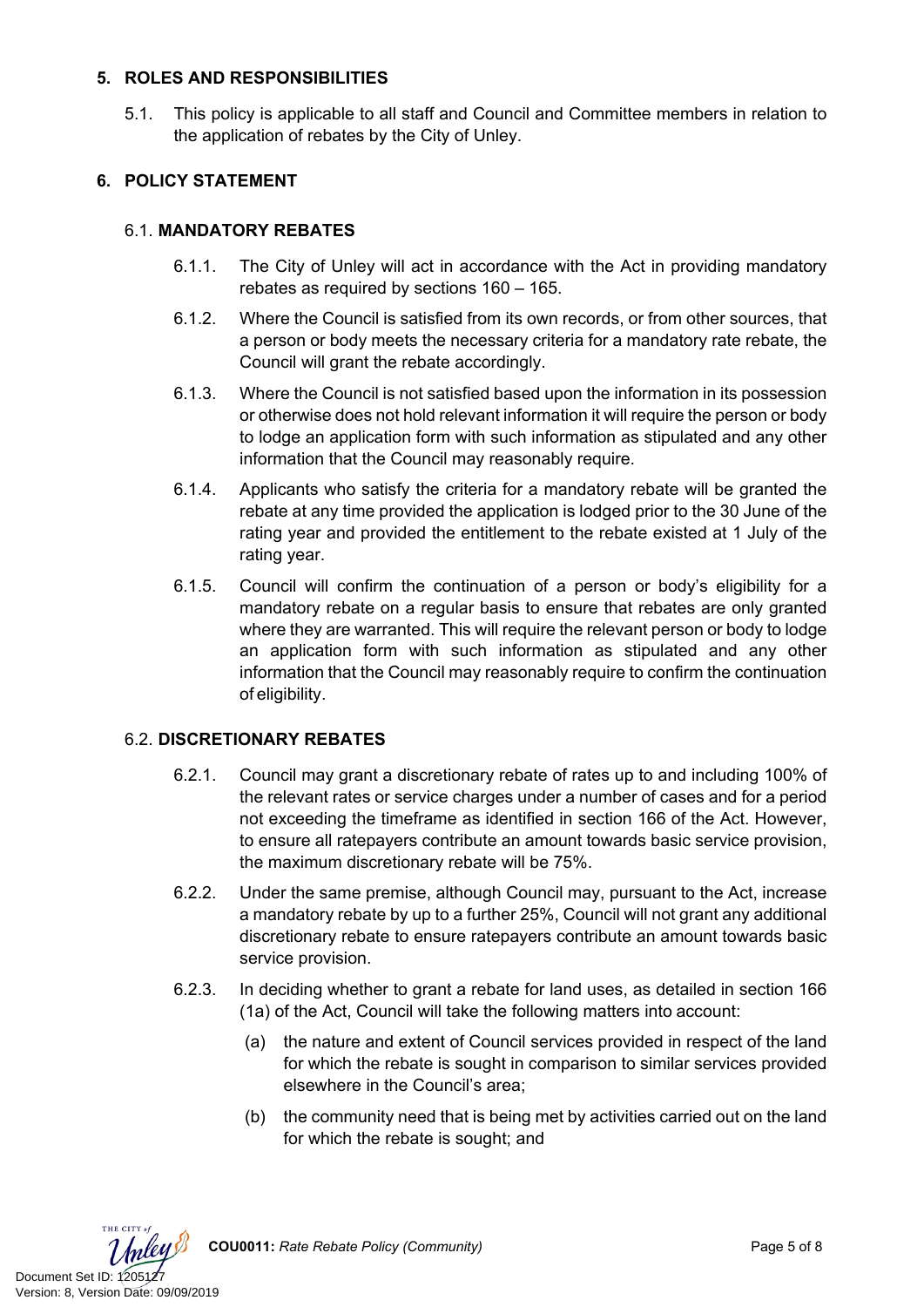- (c) the extent to which activities carried out on the land for which the rebate is sought provides assistance or relief to disadvantaged persons
- (d) other matters considered relevant by Council (**Attachment 1**).
- 6.2.4. Persons who, or bodies which, seek a discretionary rebate will be required to submit an application form to the Council and provide to the Council such information as stipulated on the application form and any other information that the Council may reasonably require.
- 6.2.5. All applications for a discretionary rebate of rates must be submitted on or before 1 May prior to the rating year unless the application is a result of a change in eligibility for a mandatory rebate. In those circumstances where an application relates to a change in rebate/rate exemption in a relevant rating year, then the application will be applied for the full rating year if received within 2 months of the change in rebate/exemption being advised. The Council reserves the right to refuse to consider applications received after the specified date.
- 6.2.6. Where there is no maximum timeframe specified for a rebate provided under section 166, Council will grant a discretionary rebate to the last rating period commencing within a Council term to allow for a regular review of discretionary rate rebates.
- 6.2.7. A summary of all discretionary rebates applied for, including whether they have been successful or not and the associated reasons will be reported to Council on an annual basis.

#### 6.3. **ALL REBATES**

- 6.3.1. If an entitlement to a rebate ceases or no longer applies during the course of a financial year, council will recover rates proportionate to the remaining part of the financial year.
- 6.3.2. If a person or body has the benefit of a rebate of rates and the grounds on which the rebate has been granted cease to exist, the person or body must immediately inform the Council of that fact and (whether or not the Council is so informed) the entitlement to a rebate ceases. If a person or body fails to do so that person or body is guilty of an offence.
- 6.3.3. The Council will, in writing, advise an applicant for the rebate of its determination of that application. The advice will state:
	- (a) if the application has been granted, the amount of the rebate; or
	- (b) if the application has not been granted, the reasons why.
- 6.3.4. Any person or body who is aggrieved by a determination of the delegated officer in respect of an application for a rebate may seek a review of that decision in accordance with Council's Procedure for Internal Review of a Council Decision.

# **7. POLICY DELEGATIONS**

7.1. The Council has delegated its power, pursuant to section 44 of the Act, to the Chief Executive Officer and sub delegates to grant applications for mandatory rebates, which meet the requirements of the Act

THE CITY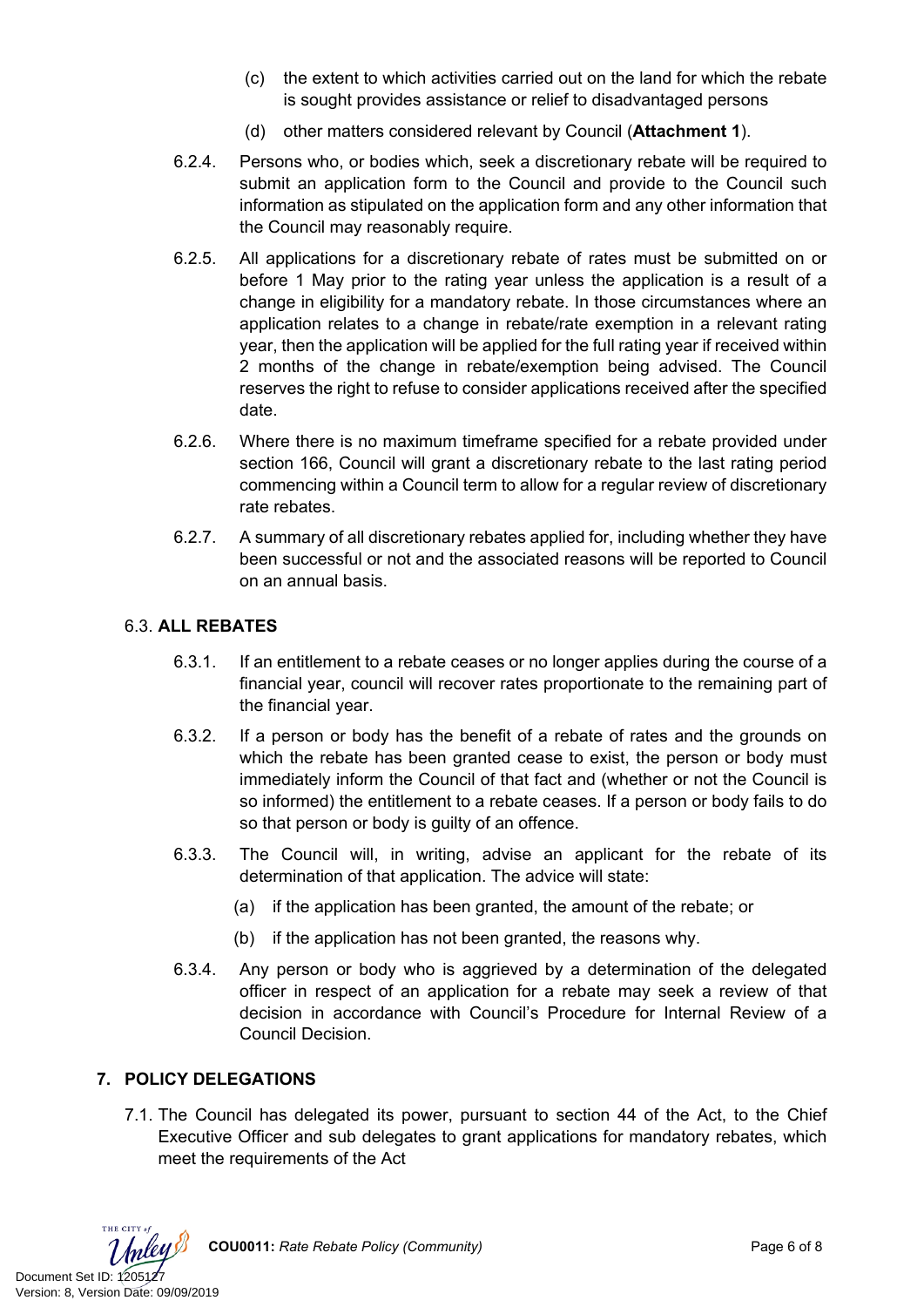- 7.2. The CEO **only** has also been delegated the power under sections 159 (4), 161(1) and sections 165 (1) and (2), to grant a rebate of more than 75% of rates for persons or bodies who meet the requirements of the Act for mandatory rebates.
- 7.3. The power to grant discretionary rebates of rates is retained by Council.
- 7.4. Refer to the Council Delegations Register for further information.

### **8. LEGISLATION**

- 8.1. *Local* Government *Act 1999*
	- 8.1.1. Division 5 Rebates of Rates

| Section 160 - Health Services                | 100% Rebate |
|----------------------------------------------|-------------|
| Section 161 - Community Services             |             |
| (including Housing Associations)             | 75% Rebate  |
| Section 162 - Religious Purposes             | 100% Rebate |
| Section 163 - Public Cemeteries              | 100% Rebate |
| Section 164 - Royal Zoological Society of SA | 100% Rebate |
| Section 165 - Educational Purposes           | 75% Rebate  |
| Section 166 - Discretionary rebates of rates |             |

- 8.2. *Aged Care Act 1987 (Commonwealth)*
- 8.3. *Community Housing Providers National Law*
- 8.4. *Community Titles Act 1996*
- 8.5. *Education and Early Childhood Services (Registration and Standards) Act 2011*
- 8.6. *Health Commission Act 1976*

# **9. AVAILABILITY OF POLICY**

9.1. The Policy is available for public inspection during normal office hours at:

The Civic Centre,

181 Unley Road, Unley SA 5061.

A copy may be purchased for a fee as determined annually by Council.

It is also available for viewing, download and printing free of charge from the Council's website [www.unley.sa.gov.au](file:///C:/Users/dvonwald/AppData/Local/Microsoft/Windows/INetCache/Content.Outlook/3K0LT0PM/www.unley.sa.gov.au).

#### **DOCUMENT HISTORY**

| <b>Date</b>      | <b>Ref/Version No.</b> | <b>Comment</b> |
|------------------|------------------------|----------------|
| 24 May 2010      | C665/10: V1            |                |
| 28 February 2017 | C767/17: V2            |                |
| 26 August 2019   | C0079/19: V3           |                |
|                  |                        |                |